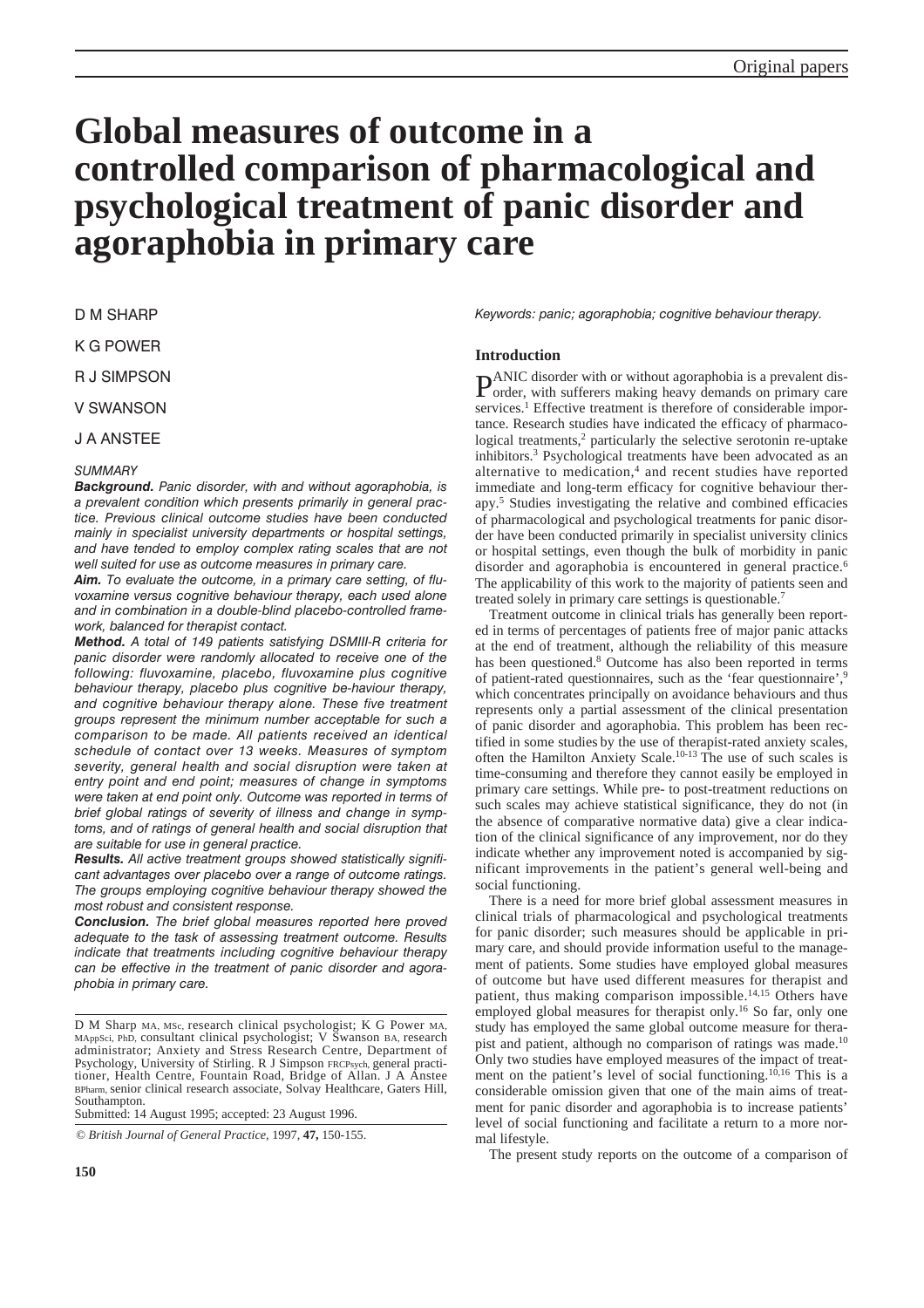pharmacological and psychological treatments for panic disorder and agoraphobia. The study was conducted in the primary care setting, and outcome was reported in terms of global measures of outcome and measures of general well-being and social functioning that are applicable to general practice. Outcome in terms of more traditional rating scales is reported elsewhere.<sup>17</sup>

# **Methods**

## *Subjects*

Patients were referred by general practitioners (GPs) and were considered suitable for pharmacological or psychological treatment. All appointments were in the patients' local general practice clinic. Following initial assessment and referral by their GP, all patients saw a clinical psychologist for a semi-structured interview to ascertain patient characteristics, presenting condition, and severity of illness. Patients were entered into the study if they met the following entry criteria: panic disorder, with or without agoraphobia, conforming to the criteria listed in the *Diagnostic and statistical manual of mental disorders* (third edition, revised  $(DSMIII-R)$ ;<sup>18</sup> a minimum score of 15 on the Hamilton anxiety scale; a maximum score of 20 on the Montgomery Asberg depression rating scale;<sup>19</sup> symptoms lasting three months or longer; no psychotropic medication in the 28 days prior to entry and throughout the study treatment period; aged between 18 and 70 years inclusive.

Over three years, 238 patients were referred by GPs. Of these, 45 did not meet entry criteria; the remaining 193 patients entered the study. Three patients dropped out during the placebo wash-in week and 41 patients dropped out or were lost to end-point assessment. Sixteen patients who were withdrawn early, owing to effectiveness or ineffectiveness of the treatment, but who completed at least 42 days of treatment and who provided adequate end-point data, were included in the sample as 'defined completers'. This methodology avoids an unnecessarily stringent intent-to-treat analysis, as well as the positive bias inherent in fullcompleters analysis. Analysis was conducted on a sample of 149 completers and defined completers. Patients were randomly allocated to one of five treatment groups: fluvoxamine (FL)  $(n = 29)$ , placebo (PL)  $(n = 28)$ , fluvoxamine plus cognitive behaviour therapy (FL+CBT)  $(n = 29)$ , placebo plus cognitive behaviour therapy (PL+CBT)  $(n = 33)$ , and cognitive behaviour therapy (CBT) (*n* = 30). Demographic details of the sample are given in Table 1.

## *Treatments*

All patients were seen to an identical schedule of contact. After one week of single-blind placebo, patients in the FL and PL treatment groups received 12 weeks of either fluvoxamine or placebo. Fluvoxamine was given in 50 mg tablets at an initial dose of 50 mg/day; this was increased by 50 mg to 100 mg/day after 7 days, and by a further 50 mg to 150 mg/day 7 days after this. Thereafter, the dose was maintained at 150 mg/day for the remaining 10 weeks of the study. Medication was discontinued without taper at end point. Medication was supplied in 50 mg tablets. All patients receiving medication (FL or PL) were given the same number of tablets.

Patients receiving CBT alone were seen for an identical schedule of contact but did not receive placebo medication during the wash-in week. The CBT employed emphasized both gross exposure techniques and cognitive and behavioural panic management techniques. The approach in treatment was similar to that of Barlow and co-workers,<sup>20,21</sup> emphasizing the altering of action tendencies associated with panic, and also the hypervigilant and

#### **British Journal of General Practice, March 1997**

avoidant information-processing strategies and behaviours typical of patients with panic disorder and agoraphobia. Patients were provided with a written treatment manual, which provided information on anxiety and panic attacks and emphasized the importance of patients confronting their panic attacks and attempting to replace avoidant responses, both behavioural and cognitive, with more approach-centred actions.

Patients receiving either FL+CBT or PL+CBT followed the same medication and CBT protocol as that detailed above. The medication was described as adjunctive to the CBT in these groups in an attempt to engage an equal commitment to CBT in the two groups.

## *Procedure*

Following assessment and referral by their GP, patients were seen by the psychologist therapist for initial assessment (day  $-7$ ), when they were randomized to treatment groups. After a oneweek placebo wash-in, or an equivalent time period for the group receiving CBT alone, all patients had further baseline assessments by the psychologist therapist. All medication was dispensed in identical bottles, and compliance was checked by counting returned pills. Over the 12-week treatment period all patients received treatment to an identical schedule of contact, with appointments at days  $-7$ , 0, 7, 14, 28, 42, 56 and 70, and end-point assessment at day 84; patients were also seen for follow-up at 6 months. Results for follow-up are reported elsewhere.<sup>17</sup> Individual appointments lasted a minimum of 30 and a maximum of 60 minutes. Patients in the FL or PL alone groups received sessions of equal duration to the three groups receiving CBT; thus all groups received approximately equivalent amounts of therapist contact. Session content for the groups receiving medication alone focused on assessment of current status and progress. Patients in these groups were aware that the psychologist would not offer any therapeutic advice, and no direct advice or reassurance on anxiety management was given.

#### *Measures*

*Severity of illness* was measured using the clinical global impression scale.22 This seven-point scale gives a range of clinical severity from 1 ('normal') to 7 ('extreme'). Ratings were assigned by the psychologist therapist at day –7 and day 84.

*Change in symptoms* was measured using the clinical global improvement scale.22 This seven-point scale rates symptom

| <b>Table 1.</b> Demographic features of completers sample $(n=149)$ .     |               |                |                      |                      |                 |  |  |
|---------------------------------------------------------------------------|---------------|----------------|----------------------|----------------------|-----------------|--|--|
|                                                                           | FL<br>n = 29  | PL<br>$n = 28$ | $FL+CBT$<br>$n = 29$ | $PL+CBT$<br>$n = 33$ | CBT<br>$n = 30$ |  |  |
| Mean age<br>(years)                                                       | 36.62         | 42.28          | 37.27                | 38.81                | 33.23           |  |  |
| Sex                                                                       | M: 5<br>F: 23 | M: 6<br>F: 22  | M: 7<br>F: 21        | M: 6<br>F: 27        | M: 8<br>F: 22   |  |  |
| Mean duration<br>of panic disorder<br>(years since first<br>panic attack) | 7.32          | 7.74           | 7.00                 | 6.93                 | 5.11            |  |  |
| Mean duration<br>of agoraphobic<br>avoidance (years)                      | 5.04          | 3.75           | 6.18                 | 8.35                 | 4.04            |  |  |

 $FL =$  fluvoxamine;  $PL =$  placebo;  $CBT =$  cognitive behaviour therapy.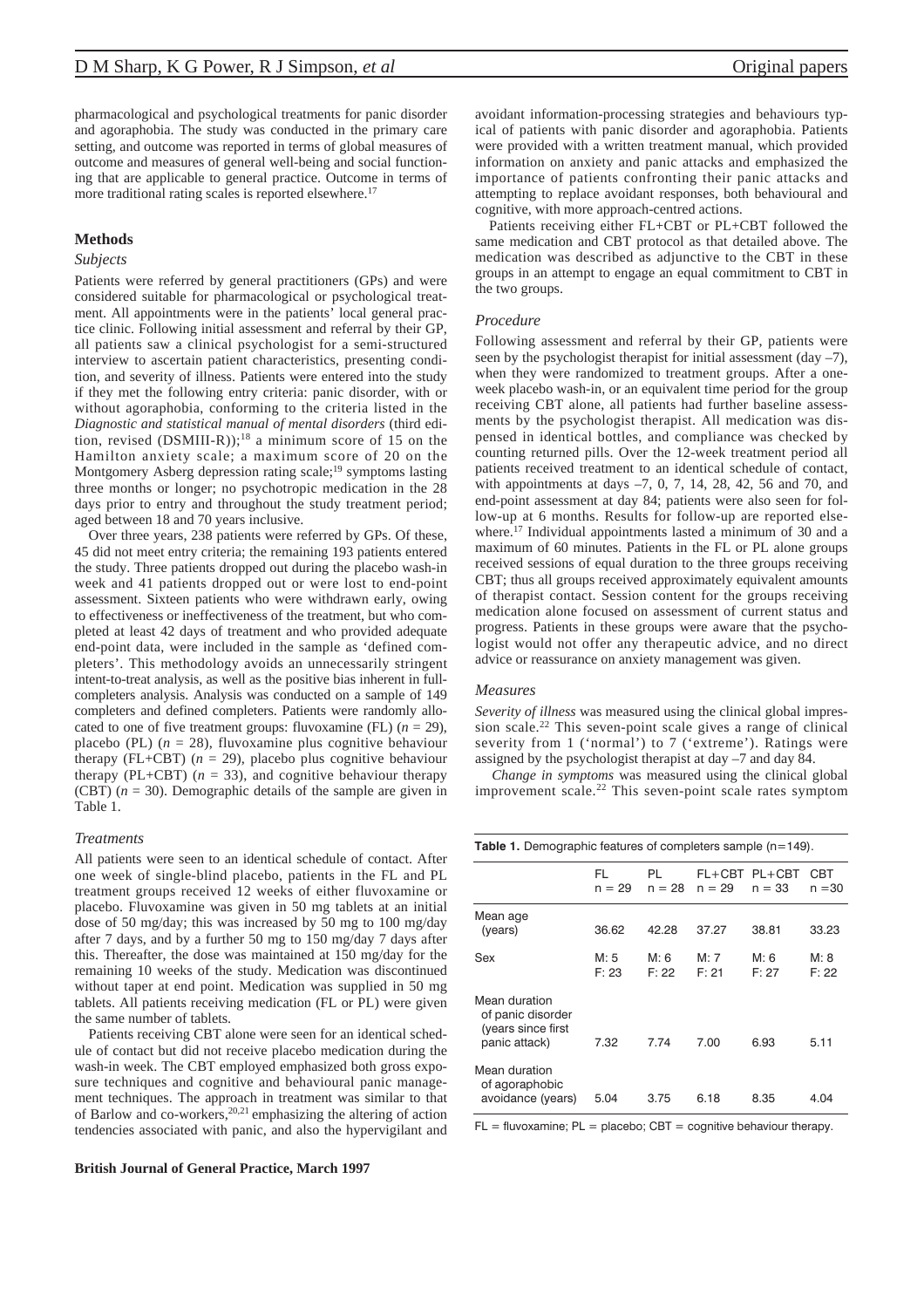change on a range of 1 ('very much improved') to 7 ('very much worse'); ratings were assigned by the psychologist therapist and by patients at day 84.

The *General health questionnaire* (GHQ),<sup>23</sup> containing 60 items, was used to provide an overall self-rated measure of psychiatric well-being; it was completed by patients at day 0 and day 84.

The *Sheehan disability scale* (SD)<sup>24</sup> is a simple measure of social functioning. It assesses disruption to daily lifestyle and comprises three 10-point sub-scales on which patients self-rate disruption to work, social life, and family or home life; patients do this on day 0 and day 84.

## *Statistical analysis*

Chi-square tests were used to assess whether significant differences existed between groups in the proportions of patients allocated to the various categories of symptom severity and change in symptoms, before and after treatment. Two-factor analysis of variance within a between-subjects factor treatment group and a within-subjects factor assessment point were conducted. Further analysis was conducted using defined contrasts to investigate differences between drug and placebo groups, both with CBT (FL, FL+CBT versus PL, PL+CBT) (1 -1 1 -1 0) and without CBT (FL vs PL) (1 -1 0 0 0), and between groups employing and groups not employing CBT (FL, PL versus FL+CBT, PL+CBT, CBT) (3 3 -2 -2 -2). Comparisons of ratings within groups, before and after treatment, were carried out using paired twotailed *t*-tests.

# **Results**

## *Severity of symptoms*

Table 2 presents the ratings of severity of patients' symptoms by the psychologist therapist. Analysis of variance revealed significant group (F(4,144) = 5.16, *P*<0.001), time (F (1,144) = 389.91, *P*<0.0001) and interaction ( $F(1,4) = 10.98$ , *P*<0.0001) effects, indicating differential changes between groups. No significant differences existed between groups before treatment (day -7), when the largest proportion of patients for each group fell in the 'moderate' or 'marked' categories. Differences had emerged by day 84, by which time 73–80% of patients in the CBT groups (FL+CBT, PL+CBT, CBT) were rated in the 'normal/borderline' categories, compared with 55% for FL and 29% for PL. Defined contrasts confirmed this finding, there being a significant interaction between group and symptom severity score after treatment  $(F(1,144) = 9.98, P<0.0001)$ . The contrast comparing the groups including CBT with those that did not was significant (*P*<0.0001), as was that comparing FL with PL, both without CBT (*P*<0.0001) and with CBT (*P*<0.001). The contrast comparing all four drug groups with CBT alone, i.e. (1 1 1 1 -4), was also significant  $(P<0.01)$ . All five treatment groups showed a significant reduction in symptom severity scores over the course of treatment (*P*<0.01 and below).

# *Change in symptoms*

The change in patients' symptoms rated by psychologist therapist and by patients themselves are given in Table 3. Results for these measures were similar to those for symptom severity. There were significant differences between groups for changes in symptoms rated by both psychologist therapist  $(F(4,144) = 9.98, P<0.001)$ and patients  $(F(4,144) = 8.80, P<0.001)$ . Defined contrasts comparing the drug-alone groups (FL, PL) with those including CBT were significant for the ratings of both psychologist therapist (*P*<0.0001) and patients (*P*<0.001). The psychologist therapist rated 85–89% of patients in the CBT groups as 'much improved' or 'very much improved' compared with 75% for FL and 35% for PL. Similarly, patients self-rated 88–90% of the CBT groups as 'much improved' or 'very much improved' compared with 78% for FL and 48% for PL. The contrasts comparing drug with placebo were also significant for the ratings of both psychologist

Table 2. Ratings by psychologist of symptom severity (CG1) before and after treatment.

|                                                                                       |                                            | Number (%) of patients                                         |                                                         |                                                                                |                                              |  |
|---------------------------------------------------------------------------------------|--------------------------------------------|----------------------------------------------------------------|---------------------------------------------------------|--------------------------------------------------------------------------------|----------------------------------------------|--|
|                                                                                       | FL.<br>$(n = 29)$                          | PL<br>$(n = 28)$                                               | $FL+CBT$<br>$(n = 29)$                                  | PL+CBT<br>$(n = 33)$                                                           | CBT<br>$(n = 30)$                            |  |
| Day -7                                                                                |                                            |                                                                |                                                         |                                                                                |                                              |  |
| 1-Normal<br>2-Borderline<br>3-Mild<br>4-Moderate<br>5-Marked<br>6-Severe<br>7-Extreme | 5(17)<br>9(31)<br>15 (52)                  | 4(14)<br>18 (64)<br>4 (14)<br>2(7)<br>$\overline{\phantom{0}}$ | 3(10)<br>15 (52)<br>11 (38)<br>$\overline{\phantom{0}}$ | 3(9)<br>16 (49)<br>11 (33)<br>3(9)                                             | 6(20)<br>16 (53)<br>5(17)<br>3(10)<br>-      |  |
|                                                                                       |                                            |                                                                | $(\chi^2 = 19.570, d.f. = 12 n.s.)$                     |                                                                                |                                              |  |
| Day 84                                                                                |                                            |                                                                |                                                         |                                                                                |                                              |  |
| 1-Normal<br>2-Borderline<br>3-Mild<br>4-Moderate<br>5-Marked<br>6-Severe<br>7-Extreme | 11 (38)<br>5(17)<br>8(28)<br>4(14)<br>1(3) | 3(11)<br>5(18)<br>5(18)<br>9(32)<br>3(11)<br>3(11)             | 17 (59)<br>6(21)<br>4 (14)<br>1(3)<br>1(3)<br>-         | 15 (45)<br>10(30)<br>4(12)<br>1(3)<br>2(6)<br>1(3)<br>$\overline{\phantom{m}}$ | 18 (60)<br>4 (13)<br>7(23)<br>1(3)<br>-<br>- |  |
|                                                                                       |                                            | $(\chi^2 = 45.947, d.f. = 20 P < 0.001)$                       |                                                         |                                                                                |                                              |  |

 $FL =$  fluvoxamine;  $PL =$  placebo;  $CBT =$  cognitive behaviour therapy.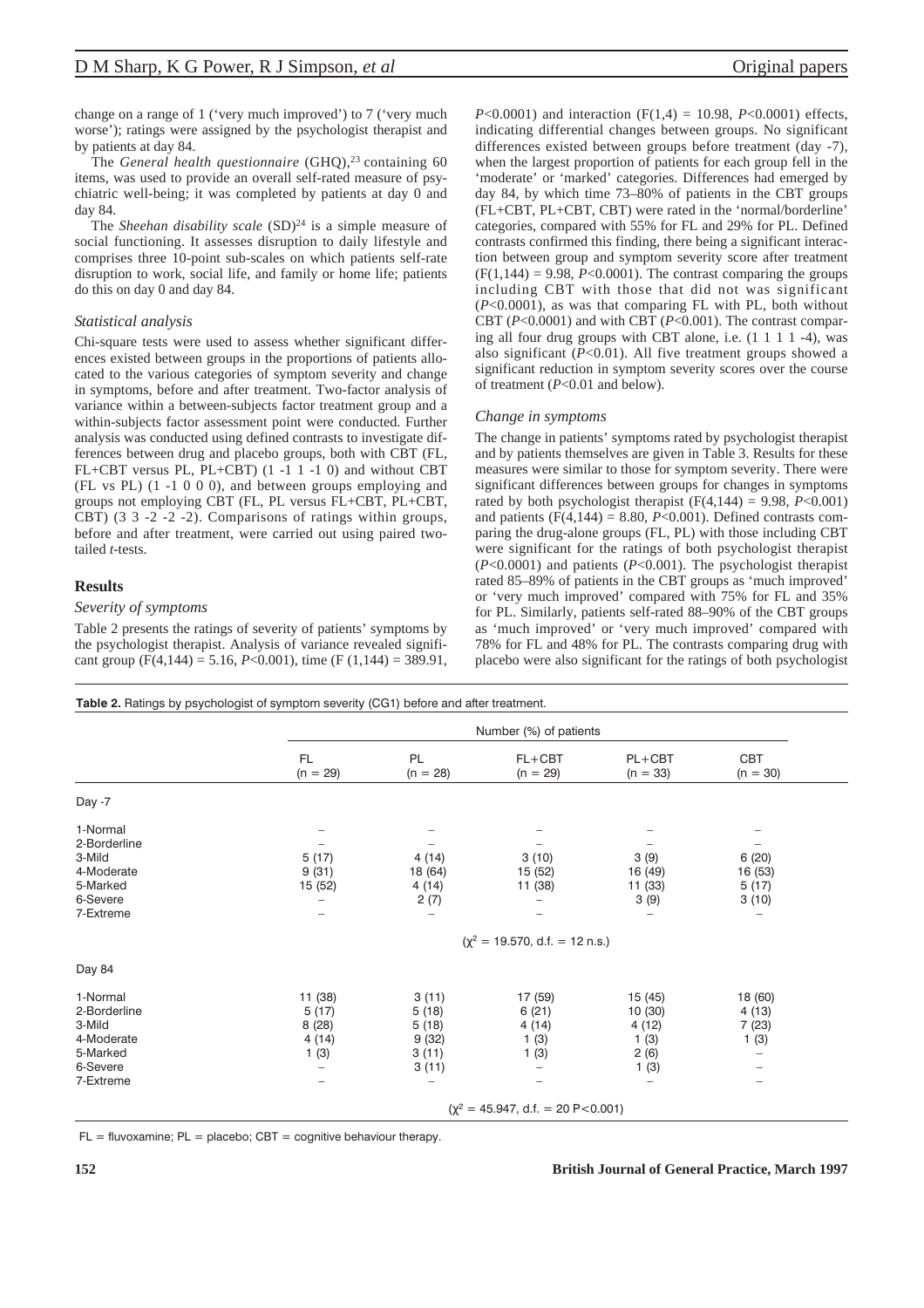|                                                                                                                                          |                                              | Number (%) of patients                                 |                                                             |                                                       |                             |  |  |
|------------------------------------------------------------------------------------------------------------------------------------------|----------------------------------------------|--------------------------------------------------------|-------------------------------------------------------------|-------------------------------------------------------|-----------------------------|--|--|
|                                                                                                                                          | <b>FL</b><br>$(n = 28)$                      | PL<br>$(n = 28)$                                       | $FL+CBT$<br>$(n = 29)$                                      | $PL+CBT$<br>$(n = 33)$                                | <b>CBT</b><br>$(n = 30)$    |  |  |
| Psychologist ratings:                                                                                                                    |                                              |                                                        |                                                             |                                                       |                             |  |  |
| 1-Very much improved<br>2-Much improved<br>3-Minimally improved<br>4-No change<br>5-Minimally worse<br>6-Much worse<br>7-Very much worse | 11 (39)<br>10 (36)<br>3(11)<br>3(11)<br>1(4) | 4 (14)<br>6(21)<br>10 (36)<br>6(21)<br>-<br>2(7)<br>-  | 21 (72)<br>5(17)<br>3(10)<br>-                              | 15 (46)<br>13 (39)<br>3(9)<br>1(3)<br>1(3)            | 16 (53)<br>10(33)<br>4 (13) |  |  |
|                                                                                                                                          |                                              | $(\chi^2 = 48.281, d.f. = 20, P < 0.001)$              |                                                             |                                                       |                             |  |  |
| Patient self-ratings:                                                                                                                    |                                              |                                                        |                                                             |                                                       |                             |  |  |
| 1-Very much improved<br>2-Much improved<br>3-Minimally improved<br>4-No change<br>5-Minimally worse<br>6-Much worse<br>7-Very much worse | 14 (52)<br>7(26)<br>4(15)<br>2(7)<br>-       | 6(22)<br>7(26)<br>7(26)<br>4 (15)<br>2(7)<br>1(4)<br>- | 24 (83)<br>2(7)<br>1(3)<br>2(7)<br>$\overline{\phantom{0}}$ | 23 (72)<br>5(16)<br>2(6)<br>2(6)<br>$\qquad \qquad -$ | 17 (57)<br>10 (33)<br>3(10) |  |  |
|                                                                                                                                          |                                              | $(y^2 = 41.268, d.f. = 20, P < 0.01)$                  |                                                             |                                                       |                             |  |  |

**Table 3.** Ratings by psychologist and patient self-ratings of change in symptom severity after treatment (day 84).

 $FL =$  fluvoxamine;  $PL =$  placebo;  $CBT =$  cognitive behaviour therapy.

therapist and patients when drug-alone groups were compared without CBT (psychologist (*P*<0.001), patient (*P*<0.001)) and with CBT (psychologist (*P*<0.0001), patient (*P*<0.01)).

For psychologist therapist ratings, the contrast comparing all four drug groups with CBT alone was also significant (*P*<0.05). The psychologist therapist and patients' ratings of change in symptoms following treatment showed considerable agreement (Pearson  $r = 0.89$ ,  $P < 0.01$ ).

## *General health questionnaire*

Table 4 gives the means and standard deviations for total GHQ score before and after treatment. Analysis of variance revealed significant group (F(4,144) = 2.64, *P*<0.05), time (F(1,144) = 68.51,  $P < 0.0001$ ) and interaction (F(1,4) = 2.58,  $P < 0.05$ ) effects, indicating differential changes between groups. No differences existed between groups before treatment. Significant differences between groups emerged after treatment (day 84),  $(F(4, 144) =$ 6.38, *P*<0.0001). Defined contrasts again yielded an identical pattern to previous measures, with a superiority for CBT groups over drug-alone groups (*P*<0.0001), and a superiority of FL over PL, both with CBT (*P*<0.01) and without CBT (*P*<0.01). The contrast comparing CBT alone with all four drug groups was also significant (*P*<0.05). Comparison of scores before treatment (day 0) with after treatment (day 84) showed a significant reduction in GHQ scores for all groups, with the exception of placebo.

## *Sheehan disability scale (SD)*

The means and standard deviations for scores on this scale before and after treatment are given in Table 4. Analysis of variance for the work scale revealed a significant time  $(F(1,144) = 79.18,$ *P*<0.001) and interaction (group  $x$  time) ( $F(1,4) = 4.20, P<0.01$ ) effect. The social-life scale also revealed significant time  $(F(1,144) = 146.41, P<0.001)$  and interaction  $(F(1,4) = 7.13,$ *P*<0.001) effects. The home/family-life scale showed significant

## **British Journal of General Practice, March 1997 153**

group (F(4,144) = 2.95, *P*<0.05), time (F(1,144) = 144.79, *P*<0.0001), and interaction  $(F(1,4) = 4.26, P<0.01)$  effects.

All groups except PL showed a significant reduction in scores on work (all *P*<0.001) and social life (all *P*<0.0001). All groups including PL showed a significant reduction in home/family life scores ( $P<0.01$  and below).

Differences existed between groups at day 84 on work  $(F(4,144) = 4.36, P<0.01)$ , social life  $(F(4,144) = 6.12,$ *P*<0.0001) and home/family-life (F(4,144) = 6.11, *P*<0.0001).

Defined contrasts showed a pattern identical to that of previous measures. The CBT groups were superior to the drug-alone groups for work (*P*<0.01), social life (*P*<0.0001), and home/family life (*P*<0.0001). Contrasts also revealed a superiority of FL over PL without CBT for work (*P*<0.01), for social life (*P*<0.01), and for home/family-life (*P*<0.01). Results were similar for the comparison of FL and PL with CBT: for work, *P*<0.01; for social life, *P*<0.001; and for home/family life, *P*<0.01.

## **Discussion**

This study is the first to compare a pharmacological and a psychological treatment for panic disorder and agoraphobia in the primary care setting. Outcome is expressed in terms of brief global measures that are suitable for use in general practice. Results of the study indicate that these measures, despite their relative simplicity, are able to indicate differential outcomes between groups. Similar measures (particularly psychologist and patient ratings) have previously been shown to be sensitive to change in generalized anxiety disorder patients who are treated in primary care by either pharmacological or psychological interventions.<sup>25</sup>

All measures employed in the current study gave virtually the same result, with no disagreement between measures on the main pattern of findings. This again attests to the robustness of these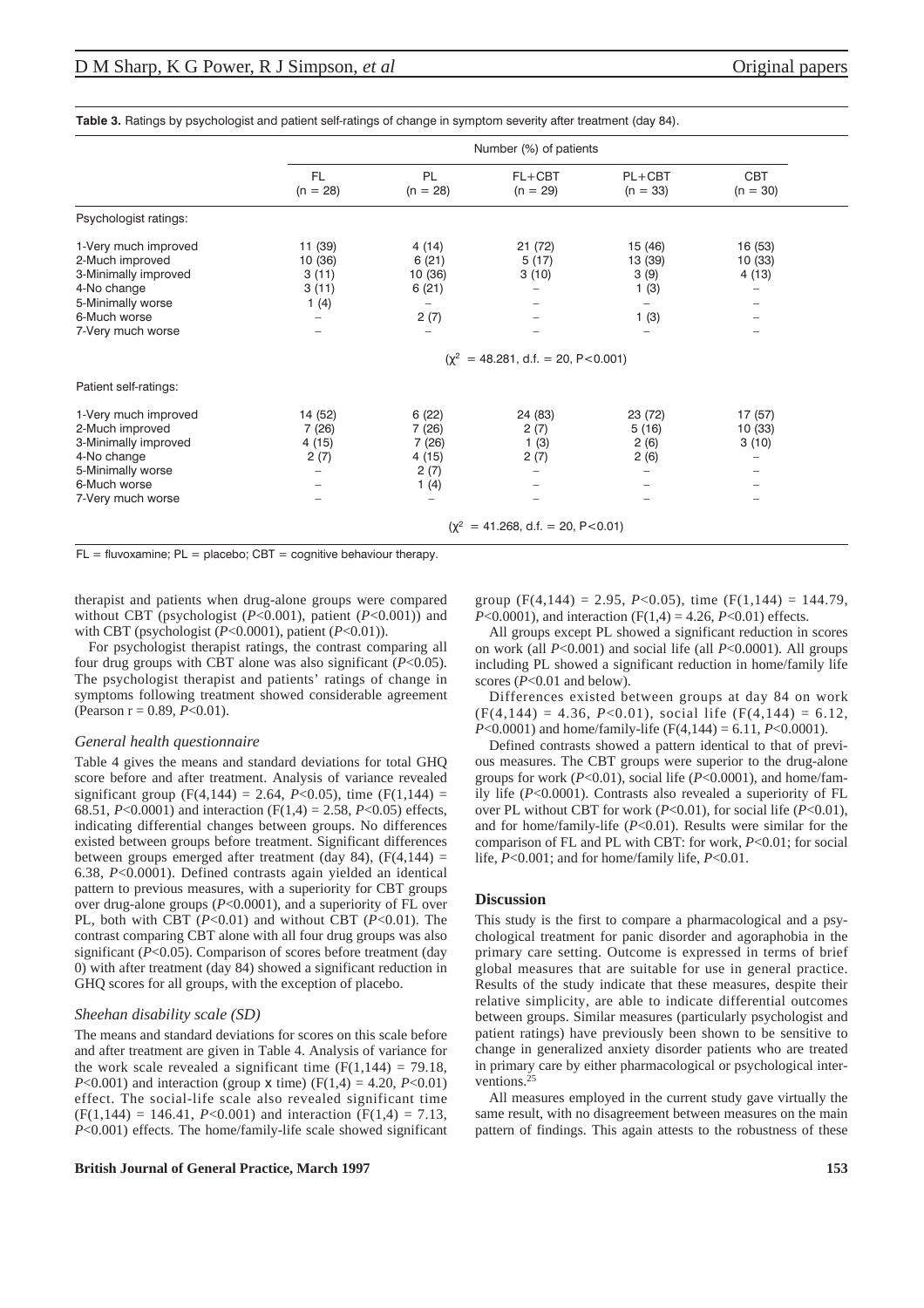|                                       | FL<br>$(n = 29)$ | PL<br>$(n = 28)$ | $(n = 29)$ | FL+CBT PL+CBT CBT<br>$(n = 33)$ | $(n = 30)$ |
|---------------------------------------|------------------|------------------|------------|---------------------------------|------------|
| GHQ:                                  | 19.56            | 22.82            | 19.93      | 19.78                           | 21.47      |
| Day 0                                 | (17.35)          | (17.29)          | (16.79)    | (15.95)                         | (16.39)    |
| Day 84                                | 8.17             | 19.39            | 4.55       | 5.94                            | 3.97       |
|                                       | (14.50)          | (20.25)          | (11.88)    | (10.95)                         | (6.43)     |
| P                                     | 0.01             | n.s.             | 0.0001     | 0.0001                          | 0.0001     |
| Sheehan<br>disability scale:<br>Work: |                  |                  |            |                                 |            |
| Day 0                                 | 4.66             | 4.64             | 5.24       | 5.46                            | 4.80       |
|                                       | (3.23)           | (3.13)           | (3.35)     | (3.23)                          | (3.42)     |
| Day 84                                | 2.24             | 4.29             | 1.38       | 210                             | 1.87       |
|                                       | (2.85)           | (3.41)           | (2.77)     | (2.58)                          | (2.64)     |
| P                                     | 0.001            | n.s.             | 0.0001     | 0.0001                          | 0.0001     |
| Social life:                          | 05.03            | 5.18             | 6.97       | 6.12                            | 5.73       |
| Day                                   | (2.76)           | (3.72)           | (2.92)     | (3.43)                          | (2.86)     |
| Day 84                                | 2.24             | 4.57             | 1.31       | 2.24                            | 1.70       |
|                                       | (2.76)           | (3.23)           | (2.25)     | (2.92)                          | (2.37)     |
| P<                                    | 0.0001           | n.s.             | 0.0001     | 0.0001                          | 0.0001     |
| Home life:                            | 4.03             | 5.57             | 5.17       | 5.39                            | 4.60       |
| Day 0                                 | (2.84)           | (3.20)           | (2.78)     | (3.21)                          | (2.90)     |
| Day 84                                | 1.93             | 4.04             | 1.00       | 1.46                            | 1.60       |
|                                       | (2.87)           | (3.34)           | (2.09)     | (2.12)                          | (2.22)     |
| P                                     | 0.0001           | 0.01             | 0.0001     | 0.0001                          | 0.0001     |
|                                       |                  |                  |            |                                 |            |

**Table 4.** Means and standard deviations (sd) for GHQ and Sheehan disability scale before and after treatment.

 $FL =$  fluvoxamine;  $PL =$  placebo;  $CBT =$  cognitive behaviour therapy;  $GHQ = general health questionnaire; n.s. = not significant.$ 

relatively simple measures.

Results indicate that all four active treatment groups (FL, FL+CBT, PL+CBT and CBT) are superior to the placebo (PL) group, but that those treatment groups that include CBT (FL+CBT, PL+CBT, CBT) show a consistent and significant trend of superiority over those taking fluvoxamine alone (FL). This reinforces previous findings suggesting an efficacy for CBT in the treatment of panic disorder and agoraphobia. Some aspects of this finding warrant further discussion. First, an attempt has been made in this study to balance therapist contact across all treatment groups; thus patients receiving FL or PL alone had appointments of the same duration as those in the CBT groups. Hence, the superiority for the CBT groups found here cannot be attributed solely to the increased therapist contact that CBT entails. However, the balance for therapist contact employed in this study has meant that the drug-alone groups received appointments that were significantly longer than those employed in standard general practice. As such, the FL and PL groups in this study may not be truly representative of these treatments as employed in primary care. To rectify this we intend to study a further two groups of patients given FL or PL alone to the same schedule of contact as was used in this study,

with the exception of duration of appointment, which will be reduced to 5–10 minutes. This will constitute a more realistic test of the performance of the drug-alone treatments in primary care.

A second aspect of the current study, worthy of comment, also relates to therapist contact. All of the treatment groups in this study were seen on nine occasions (including initial assessment, but excluding follow-up) — substantially fewer than the 12–16 sessions employed in previous studies of CBT in the treatment of panic disorder and agoraphobia.11,12,14,15 The CBT employed in the current study might reasonably be referred to as brief CBT. Our finding of strong efficacy for CBT is therefore of considerable relevance for primary care. We are currently conducting further investigations of reduced-contact CBT in the treatment of panic disorder and agoraphobia in primary care. Such investigations will continue to employ brief global measures of the type shown to be of value in the current study.

#### **References**

- 1. Simpson RJ, Kazmierczak T, Power KG, Sharp DM. Controlled comparison of the characteristics of patients with panic disorder. *J R Coll Gen Pract* 1994; **44:** 352-356.
- 2. Judd F, Norman T, Burrows G. Pharmacotherapy of panic disorder. *Int Rev Psychiatry* 1990; **2:** 399-409.
- 3. Sheehan DV, Zak JP, Miller JA, Fanous BS. Panic disorder: the potential role of serotonin reuptake inhibitors. *J Clin Psychiatry* 1988; **49:** 30-36.
- 4. Marks IM. *Fears, phobias and rituals.* New York: Oxford University Press, 1987.
- 5. Chambless DL, Gillis MM. Cognitive therapy of anxiety disorders. *J Consult Clin Psychol* 1993; **61:** 248-260.
- 6. Ashcroft G. Consensus statement: panic disorder*. Br J Psychiatry* 1987; **150:** 557-558.
- 7. Wilkinson G, Lewis G. The public health impact of panic. In: Goth D, Goeting N (eds). *Panic symptom or disorder?* Southampton. Duphar Laboratories Ltd, 1990.
- 8. Shear MK, Maser JD. Standardized assessment for panic disorder research. *Arch Gen Psychiatry* 1994; **51:** 346-354.
- Marks IM, Mathews AM. Brief standard self rating for phobic patients. *Behav Res Ther* 1979; **17:** 263-267.
- 10. Marks IM, Swinson RP, Basoglu M, *et al.* Alprazolam and exposure alone and combined in panic disorder with agoraphobia. *Br J Psychiatry* 1993; **162:** 776-787.
- 11. Clark DM, Salkovskis PM, Hackman A, *et al.* Comparison of cognitive therapy, applied relaxation and imipramine in the treatment of panic disorder. *Br J Psychiatry* 1994; **164:** 759-769.
- 12. Ost L-G, Westling BE, Hellstrom K. Applied relaxation, exposure in vivo and cognitive methods in the treatment of panic disorder with agoraphobia. *Behav Res Ther* 1993; **31:** 383-394.
- 13. Hamilton M. The assessment of anxiety states by rating. *Br J Med Psychol* 1959; **32:** 50-55.
- 14. Michelson L, Marchione K, Greenwald M, *et al.* Panic disorder; cognitive-behavioural treatment. *Behav Res Ther* 1990; **28:** 141-151.
- 15. Shear MK, Ball G, Fitzpatrick M, *et al.* Cognitive behavioural therapy for panic: an open study*. J Nerv Ment Dis* 1991; **179:** 468-472. 16. Black DW, Wesner R, Bowers W, *et al.* A comparison of fluvoxam-
- ine, cognitive therapy and placebo in the treatment of panic disorder. *Arch Gen Psychiatry;* 1993, **50:** 44-50.
- 17. Sharp DM, Power KG, Simpson RJ, *et al.* Fluvoxamine, placebo and cognitive behaviour therapy used alone and in combination in the treatment of panic disorder and agoraphobia. *J Anx Disorders* 1996; **10:** 219-242.
- 18. American Psychiatric Association. *Diagnostic and statistical manual of mental disorders.* 3rd edn (revised). Washington: American Psychiatric Association, 1987.
- Montgomery SA, Asberg M. A new depression rating scale designed to be sensitive to change. *Br J Psychiatry* 1979; **34:** 382-389.
- 20. Barlow DH. *Anxiety and its disorders: The nature and treatment of anxiety and panic.* New York: Guilford Press, 1988.
- 21. Zinbarg RE, Barlow DH, Brown TA, *et al.* Cognitive behavioural approaches to the nature and treatment of anxiety disorders. *Ann Rev Psychology* 1992; **43:** 235-267.
- 22. Guy W. *ECDEU assessment manual for psychopharmacology.* Washington DC: US Government Printing Office, 1976.
- 23. Goldberg D. *Manual of the general health questionnaire.* Windsor: Nelson Publishing Co., 1978.

## **154 British Journal of General Practice, March 1997**